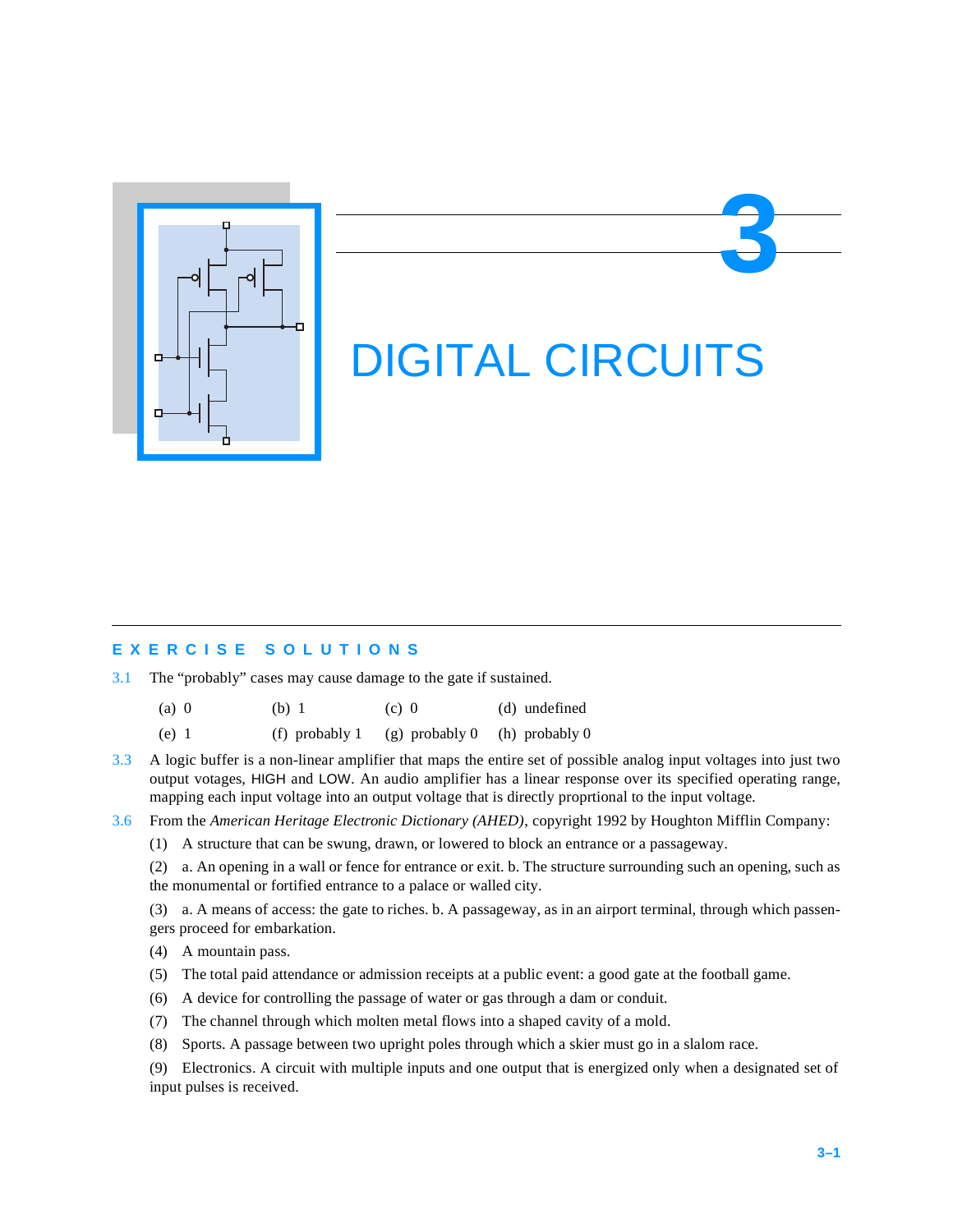## **3–2** DIGITAL CIRCUITS

Well, definition (9) is closest to one of the answers that I had in mind. The other answer I was looking for is the gate of a MOS transistor.

- 3.14 A CMOS inverting gate has fewer transistors than a noninverting one, since an inversion comes "for free."
- 3.15 Simple, inverting CMOS gates generally have two transistors per input. Four examples that meet the requirements of the problem are 4-input NAND , 4-input NOR , 2-in, 2-wide AND–OR–INVERT , and 2-in, 2-wide OR– AND–INVERT.
- 3.18 One way is that a romance could be sparked, and the designers could end up with a lot less time to do their work. Another way is that the stray perfume in the IC production line could have contaminated the circuits used by the designers, leading to marginal operation, more debugging time by the deidicated designers, and less time for romance. By the way, the whole perfume story may be apocryphal.
- 3.20 Using the maximum output current ratings in both states, the HIGH-state margin is 0.69V and the LOW-state margin is 1.02V. With CMOS loads (output currents less than 20 µA), the margins improve to 1.349V and 1.25V, respectively.
- 3.21 The first answer for each parameter below assumes commercial operation and that the device is used with the maximum allowable (TTL) load. The number in parentheses, if any, indicates the value obtained under a lesser but specified (CMOS) load.

| $V_{\text{OHmin}}$          | 3.84V (4.4V)                    |
|-----------------------------|---------------------------------|
| $V_{\text{IHmin}}$          | 3.15V                           |
| $V_{\text{II max}}$         | 1.35V                           |
| $V_{\text{OL,max}}$         | 0.33V(0.1V)                     |
| $I_{\text{Imax}}$           | $1 \mu A$                       |
| $I_{\text{OI} \text{ max}}$ | $4 \text{ mA} (20 \mu\text{A})$ |
| $I_{\text{OH} \text{max}}$  | $-4 \text{ mA}$ ( $-20 \mu$ A)  |
|                             |                                 |

- 3.22 Current is positive if it flows *into* a node. Therefore, an output with negative current is *sourcing* current.
- 3.23 The 74HC00 output drive is so weak, it's not good for driving much:
	- (a) Assume that in the LOW state the output pulls down to  $0.33V$  (the maximum  $V_{OL}$  spec). Then the output current is  $(5.0V)/120\Omega = 41.7mA$ , which is way more than the 4-mA commercial spec.

(b) For this problem, you first have to find the Thévenin equivalent of the load, or  $148.5\Omega$  in series with 2.25V. In the HIGH state, the gate must pull the output up to 3.84V, a difference of 1.59V across  $148.5\Omega$ , requiring 10.7 mA, which is out of spec. In the LOW state, we have a voltage drop of  $2.25V - 0.33V$  across  $148.5\Omega$ , so the output must sink 12.9 mA, again out of spec.

- 3.24 (In the first printing, change "74FCT257T" to "74HC00.") The specification for the 74HC00 shows a maximum power-supply current of 10 µA when the inputs aree at 0 or 5V, but based on the discussion in Section 3.5.3 we would expect the current to be more when the inputs are at their worst-case values (1.35 or 3.15V). If we consider "nonlogic" input values, the maximum current will flow if the inputs are held right at the switching threshold, approximately  $V_{CC}/2$ .
- 3.26 (In the first printing, change "74FCT257T" to "74HC00.") Using the formulas on page 119, we can estimate that  $R_{p(0n)} = (5.0 - 3.84) / 0.004 = 290 \Omega$  or, using the higher value of  $V_{\text{OHmin}}$  in the spec, that  $R_{p(0n)} = (5.0 - 4.4) / 0.00002 = 30 K\Omega$ . (The discrepancy shows that the output characteristic of this device is somewhat nonlinear.) We can also estimate  $R_{n(0n)} = 0.33/0.004 = 82.5\Omega$ .
- 3.29 The purpose of decoupling capacitors is to provide the instantaneous power-supply current that is required during output transitions. Printed-circuit board traces have inductance, which acts as a barrier to current flow at high frequencies (fast transition rates). The farther the capacitor is from the device that needs decoupling, the larger is the instantaneous voltage drop across the connecting signal path, resulting in larger spike (up or down) in the device's power-supply voltage.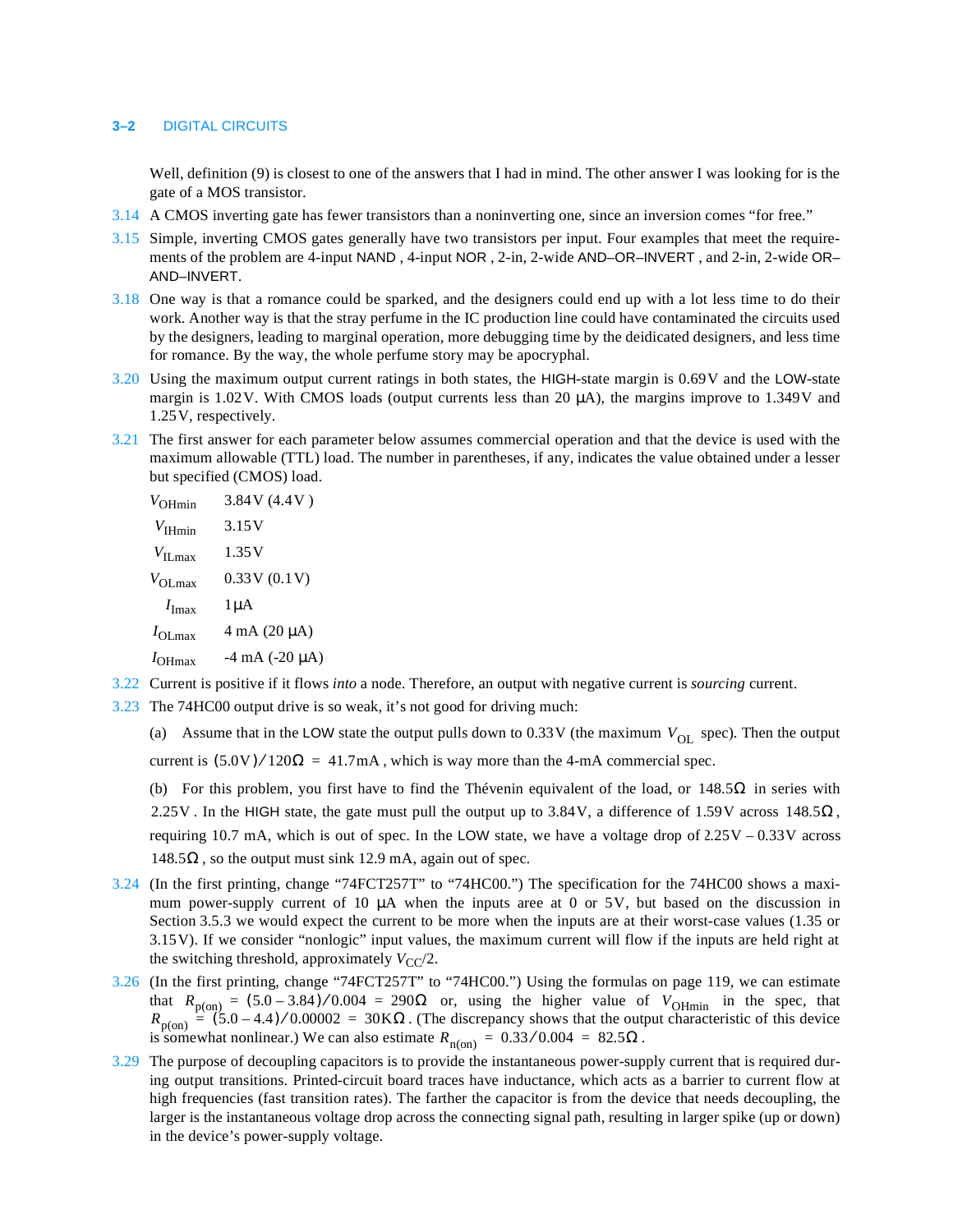#### 3.32 (a) 5 ns.

- 3.38 Smaller resistors result in shorter rise times for LOW-to-HIGH transitions but higher power consumption in the LOW state. Stated another way, larger resistors result in lower power consumption in the LOW state but longer rise times (more ooze) for LOW -to-HIGH transitions.
- 3.39 The resistor must drop  $5.0 2.0 0.37 = 2.63$  V with  $5 \text{mA}$  of current through it. Therefore  $r = 2.63/0.005 = 526\Omega$ ; a good standard value would be  $510\Omega$ .
- 3.41 (*The Secret of the Ooze*.) The wired output has only passive pull-up to the HIGH state. Therefore, the time for LOW-to-HIGH transitions, an important component of total delay, depends on the amount of capacitive loading and the size of the pull-up resistor. A moderate capacitive load (say, 100 pF) and even a very strong pull-up resistor (say, 150 $\Omega$ ) can still lead to time constants and transition times (15 ns in this example) that are longer than the delay of an additional gate with active pull-up.
- 3.42 The winner is 74FCT-T—48 mA in the LOW state and 15 mA in the HIGH state (see Table 3–8). TTL families don't come close.
- 3.46 *n* diodes are required.
- $3.49$  For each interfacing situation, we compute the fanout in the LOW state by dividing  $I_{OLmax}$  of the driving gate by  $I_{\text{ILmax}}$  of the driven gate. Similarly, the fanout in the HIGH state is computed by dividing  $I_{\text{OLmax}}$  of the driving gate by  $I_{\text{IHmax}}$  of the driven gate. The overall fanout is the lower of these two results.

|                   | Low-state    |                |                         | High-state | Overall | Excess      |            |
|-------------------|--------------|----------------|-------------------------|------------|---------|-------------|------------|
| Case              | Ratio        | Fanout         | Ratio                   | Fanout     | Fanout  | State       | Drive      |
| 74LS driving 74LS | 8mA<br>0.4mA | 20             | $400\mu A$<br>$20\mu A$ | 20         | 20      | none        |            |
| 74LS driving 74S  | 8mA<br>2mA   | $\overline{4}$ | $400\mu A$<br>$50\mu A$ | 8          | 4       | <b>HIGH</b> | $200\mu A$ |

3.50 For the pull-down, we must have at most a 0.5-V drop in order to create a  $V_{\text{H}}$  that is no worse than a standard LS-TTL output driving the input. Since  $I_{\text{H,max}} = 0.4 \text{ mA}$ , we get  $R_{\text{nd}} = 0.5/0.004 = 1250 \Omega$  and . (Alternatively,  $P_{\text{nd}} = V_{\text{H}} I_{\text{H}} = 0.5 \cdot 0.0004 = 0.2 \text{mW}$ )  $V_{\text{IL}}$  $I_{\text{ILmax}} = 0.4 \text{ mA}$ , we get  $R_{\text{pd}} = 0.5 / 0.004 = 1250 \Omega$  $P_{pd} = V_{IL}^2/R_{pd} = (0.5)^2/1250 = 0.2$ mW *.* (Alternatively,  $P_{pd} = V_{IL}I_{IL} = 0.5 \cdot 0.0004 = 0.2$ mW

For the pull-up, we must have at most a 2.3-V drop in order to create a  $V_{\text{IH}}$  that is no worse than a standard LS-TTL output driving the input. Since  $I_{\text{Hmax}} = 20 \mu\text{A}$ , we get  $R_{\text{nu}} = 2.3/0.00002 = 115 \text{k}\Omega$  and . (Alternatively, we could have calculated the result as .) The pull-up dissipates less power.  $I_{\text{IHmax}} = 20 \mu \text{A}$ , we get  $R_{\text{pu}} = 2.3 / 0.00002 = 115 \text{k} \Omega$  $P_{\text{pu}} = V_{\text{IH}}^2 / R_{\text{pu}} = (2.3)^2 / 115000 = 0.046 \text{mW}$  $P_{\text{pu}}^{\text{A}} = V_{\text{IH}}I_{\text{IH}} = 2.3 \cdot 0.00002 = 0.046 \text{mW}$ 

- 3.52 The main benefit of Schottky diodes is to prevent transistors from saturating, which allows them to switch more quickly. The main drawback is that they raise the collector-to-emitter drop across an almost-saturated transistor, which decreases LOW -state noise margin.
- 3.55

|                                |                                |                                    |                                   |                                          | LOW-state        |     |                                                    | HIGH-state            |     |
|--------------------------------|--------------------------------|------------------------------------|-----------------------------------|------------------------------------------|------------------|-----|----------------------------------------------------|-----------------------|-----|
| $R_{\text{VCC}}$<br>$(\Omega)$ | $R_{\text{GND}}$<br>$(\Omega)$ | $V_{\text{They}}$<br>$\mathcal{U}$ | $R$ <sub>They</sub><br>$(\Omega)$ | $V_{\text{They}} - V_{\text{OL}}$<br>'V) | $I_{OL}$<br>(mA) | OK? | $V_{\text{OH}} - V_{\text{They}}$<br>$\mathcal{U}$ | $I_{OH}$<br>$(\mu A)$ | OK? |
| 470                            |                                | 5.0                                | 470                               | 4.5                                      | 9.57             | no  | $<$ 0                                              |                       | yes |
| 330                            | 470                            | 2.9375                             | 193.875                           | 2.4375                                   | 12.57            | no  | $<$ 0                                              |                       | yes |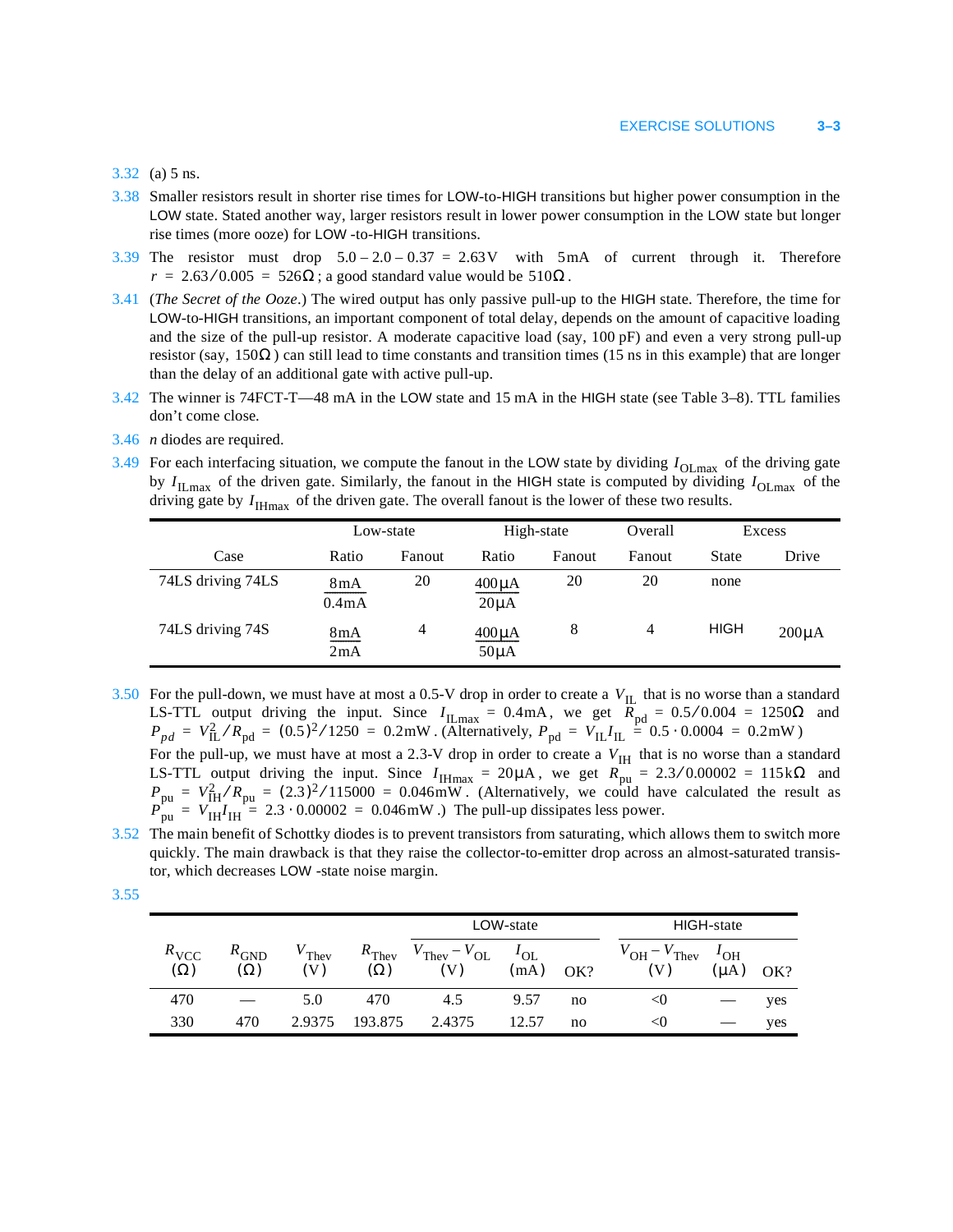|                    |      | LOW-state        |        | HIGH-state |              |        |  |  |
|--------------------|------|------------------|--------|------------|--------------|--------|--|--|
| Case               | Lmax | $\sum_{i=1}^{n}$ | Margin | Hmin       | $'$ OHmin(T) | Margin |  |  |
| 74HCT driving 74LS | 0.8V | 0.33V            | 0.47 V | 2.0 V      | 3.84V        | 1.84 V |  |  |

 $3.57$  For each interfacing situation, we compute the fanout in the LOW state by dividing  $I_{OLmax}$  of the driving gate by  $I_{\text{I Lmax}}$  of the driven gate. Similarly, the fanout in the HIGH state is computed by dividing  $I_{\text{O Hmax}}$  of the driving gate by  $I_{\text{ILmax}}$  of the driven gate. The overall fanout is the lower of these two results.

|                    | LOW-state                 |        | HIGH-state                 |            | Overall | Excess      |         |
|--------------------|---------------------------|--------|----------------------------|------------|---------|-------------|---------|
| Case               | Ratio                     | Fanout | Ratio                      | Fanout     | Fanout  | State       | Drive   |
| 74HCT driving 74LS | 4mA<br>0.4 <sub>m</sub> A | 10     | $4000 \mu A$<br>$20 \mu A$ | <b>200</b> | 10      | <b>HIGH</b> | 3800 µA |

- 3.64 TTL-compatible inputs have  $V_{\text{Hmin}} = 2.0 \text{V}$ , and typical TTL outputs have  $V_{\text{OHmin}} = 2.7 \text{V}$ . CMOS output levels are already high compared to these levels, so there's no point in wasting silicon to make them any higher by lowering the voltage drop in the HIGH state.  $V_{\text{IHmin}} = 2.0 \text{V}$ , and typical TTL outputs have  $V_{\text{OHmin}} = 2.7 \text{V}$
- 3.68 Including the DC load, a CMOS output's rise and fall times can be analyzed using the equivalent circuit shown to the right. This problem analyzes the fall time. Part (a) of the figure below shows the electrical conditions in the circuit when the output is in a steady HIGH state. Note that two resistors form a voltage divider, so the HIGH output is 4.583V, not quite 5.0 V as it was in Section 3.6.1. At time  $t = 0$  the CMOS output changes  $\geq R_n$  | 100 pF to the LOW state, resulting in the situation depicted in (b). The output will eventually reach a steady LOW voltage of 0.227 V, again determined by a voltage divider.





At time  $t = 0$ ,  $V_{OUT}$  is still 4.583 V, but the Thévenin equivalent of the voltage source and the two resistors in the LOW state is 90.9 $\Omega$  in series with a 0.227-V voltage source. At time  $t = \infty$ , the capacitor will be discharged to the Thévenin-equivalent voltage and  $V_{\text{OUT}}$  will be 0.227V. In between, the value of  $V_{\text{OUT}}$  is gov-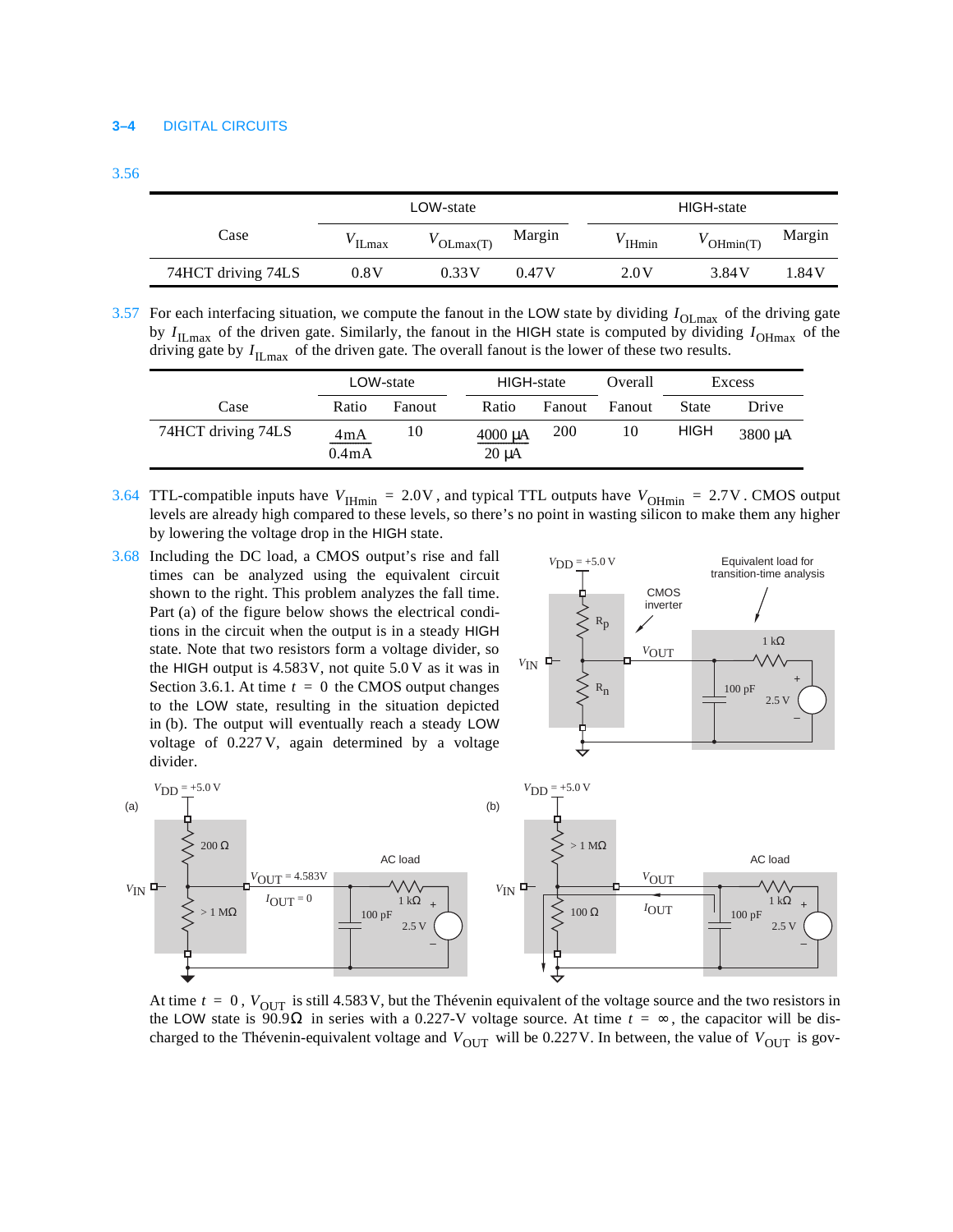erned by an exponential law:

$$
V_{\text{OUT}} = 0.227 \text{V} + (4.583 - 0.227 \text{V}) \cdot e^{-t/(R_n C_L)}
$$
  
= 4.356 \cdot e^{-t/(90.9 \cdot 100 \cdot 10^{-12})} \text{V}  
= 4.356 \cdot e^{(-t)/(90.9 \cdot 10^{-9})} \text{V}

Because of the DC load resistance, the time constant is a little shorter than it was in Section 3.6.1, at 9.09 ns. To obtain the fall time, we must solve the preceding equation for  $V_{\text{OUT}} = 3.5$  and  $V_{\text{OUT}} = 1.5$ , yielding

$$
t = -9.09 \cdot 10^{-9} \cdot \ln \frac{V_{\text{OUT}}}{4.356}
$$
  

$$
t_{3.5} = 1.99 \text{ ns}
$$
  

$$
t_{1.5} = 9.69 \text{ ns}
$$

The fall time  $t_f$  is the difference between these two numbers, or 7.7 ns. This is slightly shorter than the 8.5 ns result in Section 3.6.1 because of the slightly shorter time constant.

3.70 The time constant is  $1k\Omega \cdot 50$  pF = 50 ns. We solve the rise-time equation for the point at which  $V_{\text{OUT}}$  is 1.5 V, as on p. 118 of the text:

$$
t_{1.5} = -50 \cdot 10^{-9} \cdot \ln \frac{5.0 - 1.5}{5.0}
$$
  

$$
t_{1.5} = 17.83 \text{ ns}
$$

3.77 The LSB toggles at a rate of 16 MHz. It takes two clock ticks for the LSB to complete one cycle, so the transition frequency is 8 MHz. The MSB's frequency is  $2^7$  times slower, or 62.5 KHz. The LSB's dynamic power is the most significant, but the sum of the transitions on the higher order bits, a binary series, is equivalent to almost another 8 MHz worth of transitions on a single output bit. Including the LSB, we have almost 16 MHz, but applied to the load capacitance on just a single output. If the different ouputs actually have different load capacitances, then a weighted average would have to be used.





3.84 In the situations shown in the figure, the diode with the lowest cathode voltage is forward biased, and the anode (signal C) is 0.6V higher. However, under the conditions specified in the exercise, neither diode is forward biased, no current flows through  $R_2$ , and  $V_C$  is 5.0V.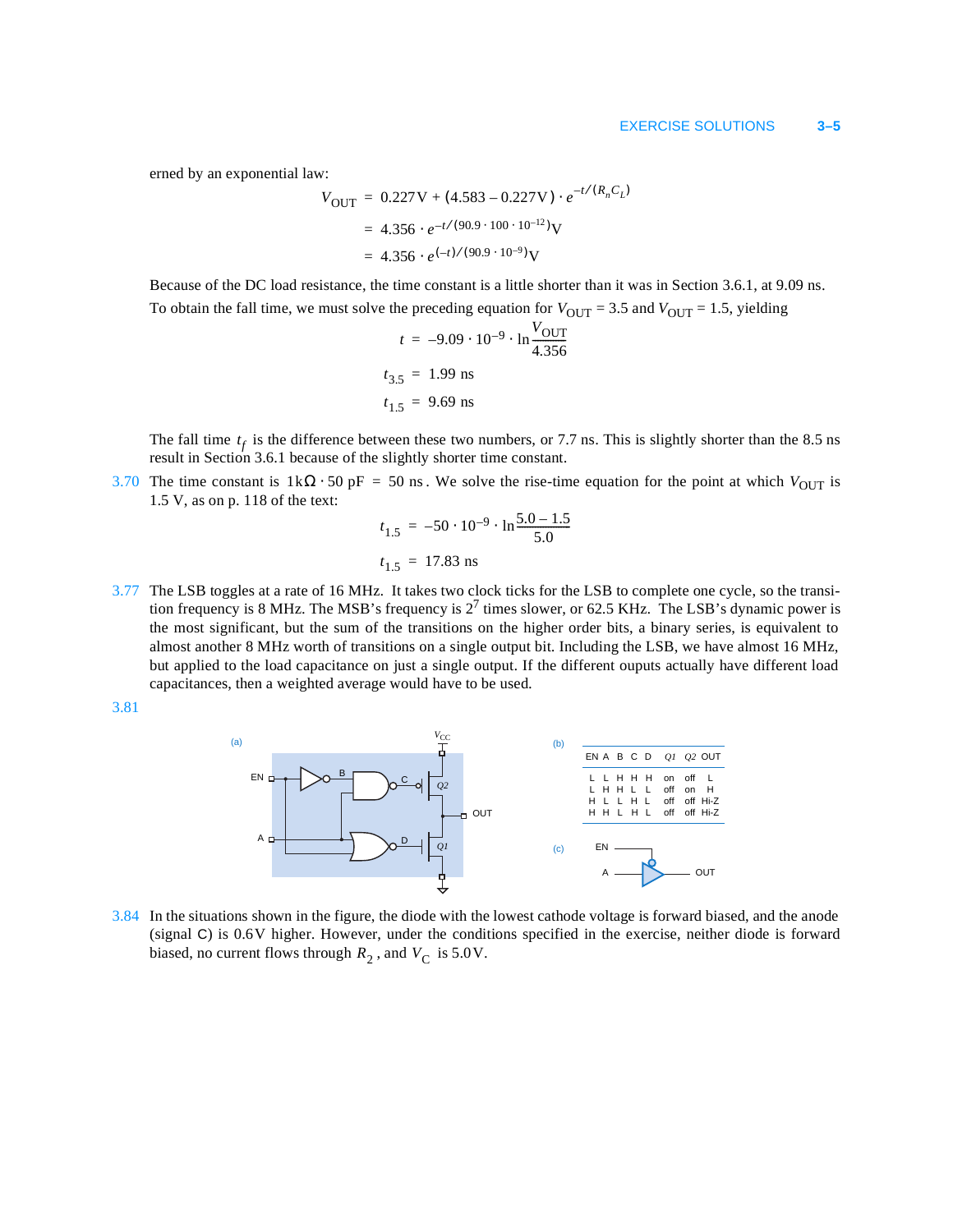#### **3–6** DIGITAL CIRCUITS

3.85

```
/* Transistor parameters */
#define DIODEDROP 0.6 /* volts */
#define BETA 10;
#define VCE_SAT 0.2 /* volts */
#define RCE_SAT 50 /* ohms */
#define MAX_LEAK 0.00001 /* amperes */
main()
{
    float Vcc, Vin, R1, R2; /* circuit parameters */
    float Ib, Ic, Vce; /* circuit conditions */
    if (Vin < DIODEDROP) { /* cut off */
      Ib = 0.0:
      Ic = Vcc/R2; /* Tentative leakage current, limited by large R2 */ if (Ic > MAX_LEAK) Ic = MAX_LEAK; /* Limited by transistor */
      Vce = Vcc - (Ic * R2); }
    else { /* active or saturated */
       Ib = (Vin - DIODEDROP) / R1;if ((Vcc - ((BETA * Ib) * R2)) >= VCE_SAT) { /* active */
           Ic = BETA * Ib;Vce = Vcc - (Ic * R2); }
        else { /* saturated */
          Vce = VCE\_SAT;Ic = (Vcc - Vce) / (R2 + RCE_SAT); }
    }
}
```
- 3.86 In order to turn on *Q2* fully, *V*A must be 1.2V , corresponding to the sum of the base-to-emitter drops of *Q2* and *Q5*. This could happen if both X and Y are 0.95V or higher. In reality, a somewhat higher voltage is required, because the voltage divider consisting of *R1*, *R3*, and other components diverts current from the base of *Q2* from turning on fully until X and Y are about  $1.1V$  or higher (at  $25^{\circ}$ C, according to the typical characteristics graphed in the TI TTL Data Book).
- 3.90 When the output is HIGH, the relay coil will try to pull it to 12 volts. The high voltage will typically cause high current to flow through the output structure back into the 5-V supply and will typically blow up the output. Open-collector TTL outputs theoretically should not have this problem, but most are not designed to withstand the 12-V potential and transistor breakdown will occur. A few TTL open-collector devices are designed with "high-voltage outputs" to solve this problem.

| W        |                   |  | XYZGF                        |  |           |                |                    |                     | W X Y Z G F                 |                |
|----------|-------------------|--|------------------------------|--|-----------|----------------|--------------------|---------------------|-----------------------------|----------------|
| $\Omega$ | $\hspace{1.6cm}0$ |  | $0 \quad 0 \quad 1 \quad 0$  |  | $1 \quad$ | $\overline{0}$ |                    |                     | $0 \quad 0 \quad 1 \quad 0$ |                |
|          | $0 \quad 0$       |  | $0 \quad 1 \quad 1 \quad 0$  |  | $1 \quad$ | $\overline{0}$ |                    |                     | $0 \t 1 \t 1 \t 0$          |                |
|          |                   |  | $0 \t 0 \t 1 \t 0 \t 1 \t 0$ |  | $1 \quad$ |                |                    |                     | $0 \t1 \t0 \t1 \t0$         |                |
|          |                   |  | $0 \t 0 \t 1 \t 1 \t 0 \t 1$ |  | $1 \quad$ |                | $0 \t 1 \t 1 \t 0$ |                     |                             | $\blacksquare$ |
|          | $0 \quad 1$       |  | $0 \quad 0 \quad 1 \quad 0$  |  |           | $1 \quad 1$    |                    | $0 \quad 0 \quad 0$ |                             | $\blacksquare$ |
| $\Omega$ | $1 \quad 0$       |  | 1 1 0                        |  |           |                | 1 1 0 1 0          |                     |                             | $\blacksquare$ |
|          |                   |  |                              |  |           |                |                    |                     |                             |                |

| 3.92 $F = W \cdot X + Y \cdot Z$ |  |  |  |  |  |
|----------------------------------|--|--|--|--|--|
|----------------------------------|--|--|--|--|--|